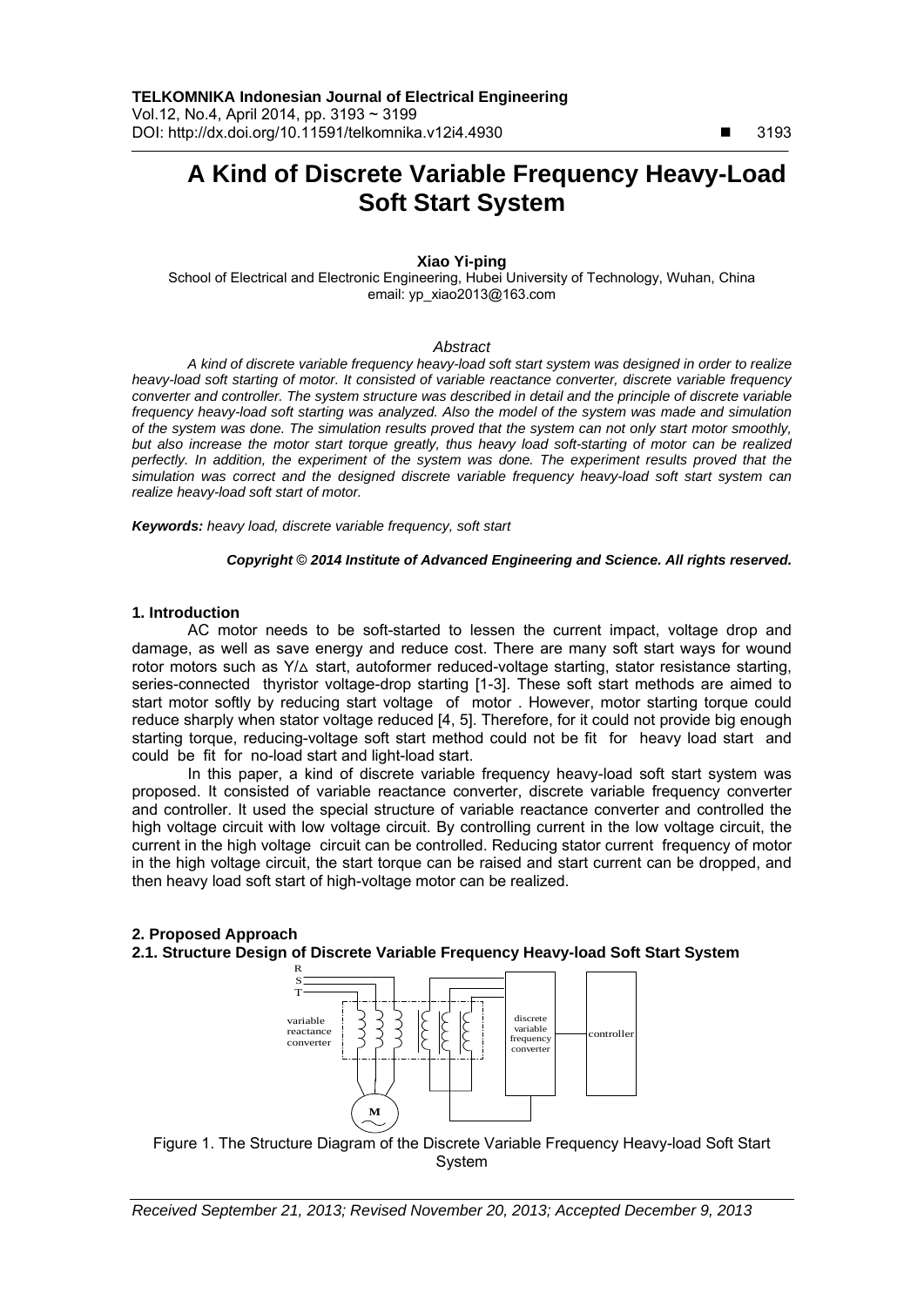ֺ

The structure diagram of discrete variable frequency heavy-load soft start system is shown in Figure 1. The system mainly consists of variable reactance converter, discrete variable frequency converter and controller [6-8].

The principle of variable reactance converter was described in the reference [9] in detail. Controller consists of stator current detect circuit, control circuit, and drive circuit. Control circuit adopts microchip 80C196KC. Discrete variable frequency converter is mainly made up of three pairs of reverse parallel thyristor. RC series circuits are connected with thyristors in parallel in order to protect the thyristors through the cache function of capacitance C. Discrete variable frequency converter structure is shown in Figure 2 as follows:



Figure 2. The Structure Diagram of Discrete Variable Frequency Converter

#### **2.2. Principle of the System**

When motor starts, stator start current  $I_{st}$  and start torque  $T_{st}$  can be expressed into expression (1) and expression (2) respectively [10, 11].

$$
I_{st} = \frac{U_1}{\sqrt{(r_1 + r_2')^2 + (x_{1\sigma} + x_{2\sigma}')^2}}
$$
(1)

$$
T_{s} = \frac{m_{1}p}{2\pi f_{1}} \frac{U_{1}^{2}r_{2}'}{(r_{1} + r_{2}')^{2} + (x_{1\sigma} + x_{2\sigma}')^{2}}
$$
(2)

In expression (1) and expression (2), stator resistance is  $r_i$ , stator winding leakage impedance is  $x_{i_{\alpha}}$ , equivalent rotor resistance after converting is  $r'_{i}$ , rotor winding equivalent leakage impedance after converting is  $x'_{2a}$ , the frequency of stator current or voltage is  $f_1$ , the phase number of stator winding is  $m_1$ , number of pole-pairs is  $p_2$ , stator voltage is  $U_1$ .

According to the expression (1), it can be seen that stator start current is proportional to stator start voltage. As stator voltage decreases, the stator start current decreases. Meanwhile, according to the expression (2), stator start torque is proportional to the square of the stator voltage and is inversely proportional to the frequency of stator current or stator voltage. When stator voltage decreases, stator start torque decreases sharply, which may lead to motor not being started. But if reducing the frequency of the stator current (or voltage) to 1/k (k is a natural number) of the power frequency, the start torque can increase by k times compared with directly voltage-reduced starting, thus the start torque can be enhanced greatly.

Controller controls the triggering time and triggering angle of thyristors in the discrete variable frequency converter which connected in series with secondary side of variable reactance converter in order to change trigger frequency of thyristors. The trigger frequency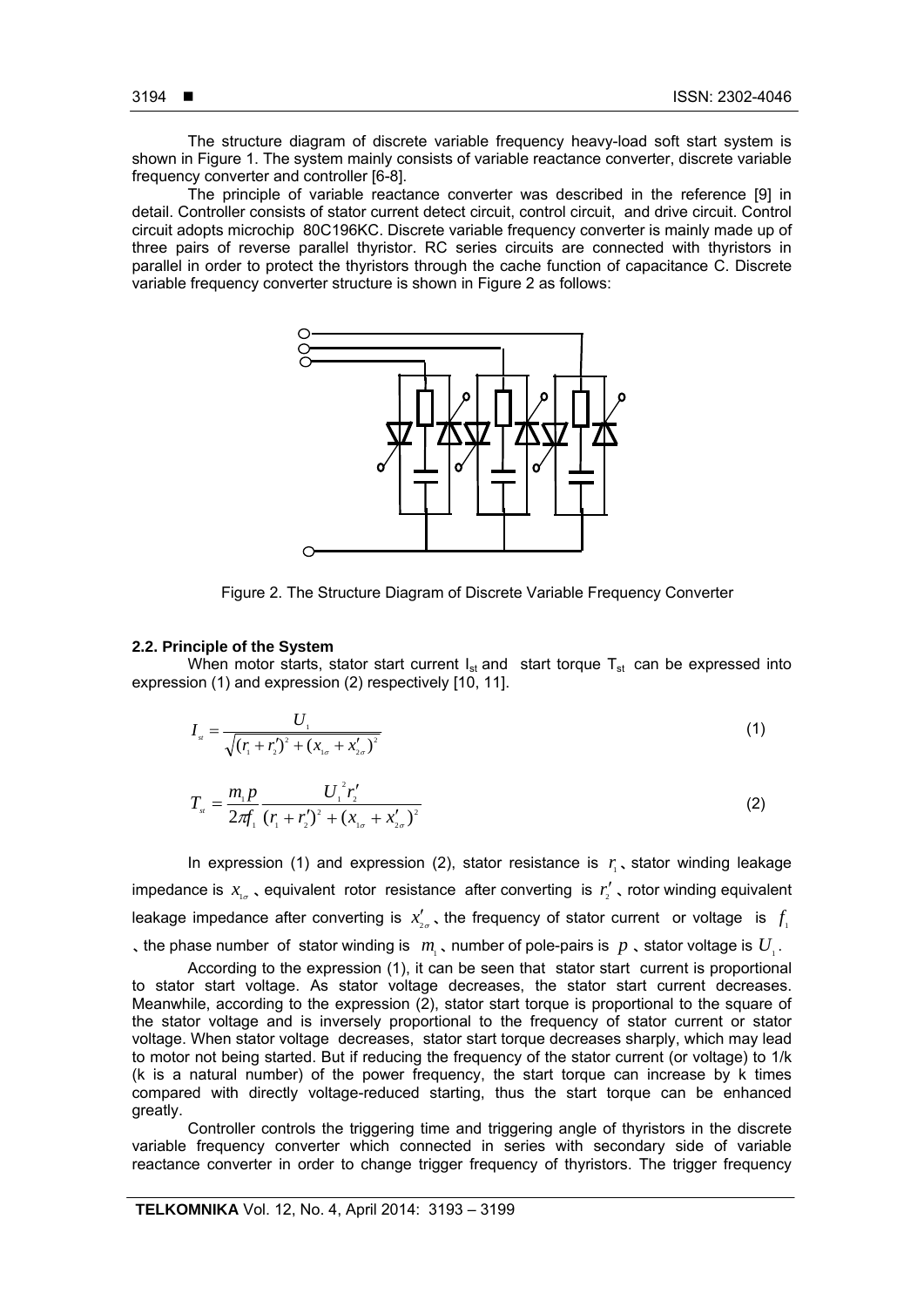can be increased step by step from 1/k of the power frequency to the power frequency. Thus the frequency and amplitude of current in the secondary side of the variable reactance converter can be changed. Consequently, the frequency and amplitude of current in the primary side of the variable reactance converter can also be changed accordingly due to the electromagnetic induction. Once the current frequency of stator reduced, the start torque of the motor would be raised and discrete variable frequency soft start with heavy load can be realized.

Take 4-division frequency for example, trigger the thyristors in the time of the shaded part of the following Figure 3. That is to say, trigger the thyristors in the period of the first positive half-wave, the second positive half-wave, the third negative half-wave, and the fourth negative half-wave, current (or voltage) whose frequency is 12.5Hz can be formed, which called 4-division frequency current (voltage). The principle of other division frequency is similar to the 4-division frequency. The schematic diagram of 4-division frequency is shown in Figure 3 as follows.



Figure 3. The Schematic Diagram of 4-division Frequency

The power frequency can be divided into different levels of frequency whose frequency value is 1/k of the power frequency value. The relationship between the power frequency value  $\omega$  and these different levels of frequency value  $\omega_s$  can be expressed into expression (3) as follows (k is a natural number).

$$
\omega = \omega_s * k \tag{3}
$$

Assuming that initial A-phase phase angle of the power frequency is zero, phase angles of B phase and C phase are  $\omega t = \frac{2}{3}\pi + 2m\pi$  and  $\omega t = \frac{4}{3}\pi + 2m\pi$  $\frac{4}{1}$   $\pi$  +  $\frac{9}{100}$  (n is integer). So if initial A-

phase phase angle of k-division frequency is assumed as zero, phase angles of B phase and 
$$
2\frac{2}{100}
$$

C phase are 
$$
\omega_s t = \frac{\frac{2}{3}\pi + 2m\pi}{k}
$$
 and  $\omega_s t = \frac{\frac{4}{3}\pi + 2m\pi}{k}$  respectively.

Appropriate initial phase angle combination must be choosed to maximize positive phase-sequence current of division frequency. As a result, positive maximum torque could be created. If k is equal to  $(1+3n)$ , that is to say, k is equal is 1, 4, 7, 10, 13, 16……., division frequency current is three-phase symmetric positive sequence current, and positive sequence component is maximum value. And its initial phase angle of three phase are 0°, 120° and 240°. If k is equal to  $(1+3n)/2$ , that is to say, k is equal is 2, 5, 8, 11, 14, 17……., division frequency current is three-phase symmetric negative sequence current. If k is equal to 3, 6, 9, 12, 15, 18……., division frequency current is three-phase asymmetric phase sequence current. For three-phase asymmetric phase sequence current and three-phase symmetric negative sequence current, initial phase angle must be combined to maximize positive phase-sequence component.

|  |  |  |  |  |  |  | Table 1. Three Phase Optimal Initial Phase Angle Combination of Different Levels of Frequency |  |  |  |  |
|--|--|--|--|--|--|--|-----------------------------------------------------------------------------------------------|--|--|--|--|
|--|--|--|--|--|--|--|-----------------------------------------------------------------------------------------------|--|--|--|--|

|    | <b>Phase sequence</b> | f(HZ) | Group1                                  | Group <sub>2</sub>                    | Group3                                  |
|----|-----------------------|-------|-----------------------------------------|---------------------------------------|-----------------------------------------|
|    | negative sequence     | 25    | $(0^{\circ}, 60^{\circ}, 210^{\circ})$  | $(0^{\circ}.150^{\circ}.210^{\circ})$ | $(0^{\circ}, 240^{\circ}, 120^{\circ})$ |
|    | positive sequence     | 12.5  | $(0^{\circ}, 120^{\circ}, 240^{\circ})$ |                                       |                                         |
|    | positive sequence     | 7.14  | $(0^{\circ}, 120^{\circ}, 240^{\circ})$ |                                       |                                         |
| 13 | positive sequence     | 3.85  | (0°.120°.240°)                          |                                       |                                         |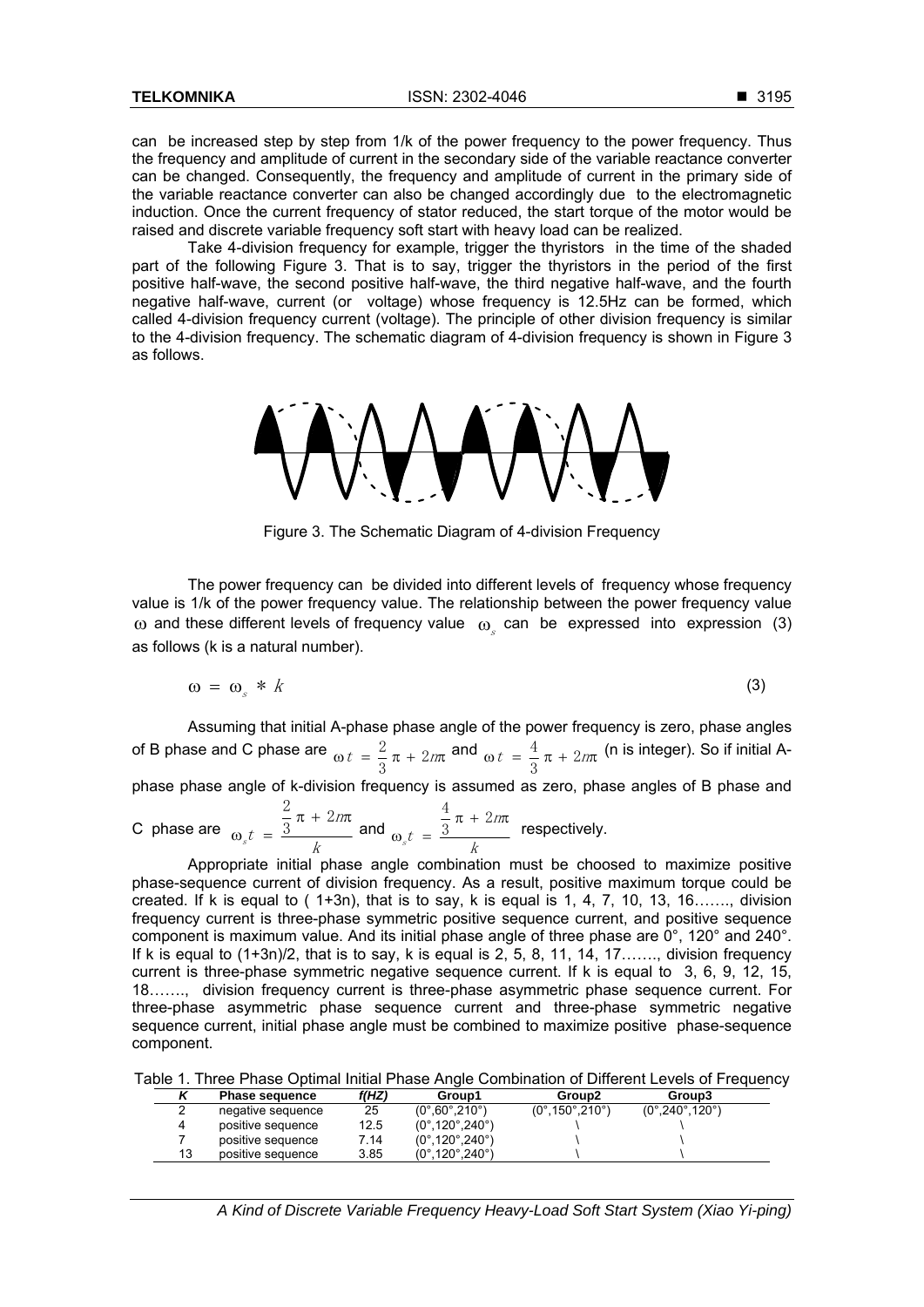ֺ

According to corresponding theory [12-16], three phase optimal initial phase angle combination of different levels of frequency is shown in Table 1 as follows.

As controller changed frequency, frequency was often required to be proportional to voltage, namely, the ratio between frequency and voltage was often required to be a constant. Considering the compensation of voltage, trigger angles of the thyristors corresponding to each corresponding level division frequency can be deduced as shown in Table 2 as follows.

Table 2. Trigger Angles of the Thyristors Corresponding to each Corresponding Level Division

| Frequency     |              |              |            |             |  |  |  |
|---------------|--------------|--------------|------------|-------------|--|--|--|
| f1(HZ)        | 25           | 12.5         | 7 14       | 5           |  |  |  |
| $U_1(V)$      | 110          | 60           | 40         | 30          |  |  |  |
| Trigger angle | $75^{\circ}$ | $90^{\circ}$ | $96^\circ$ | $100^\circ$ |  |  |  |

### **3. Simulation and Analysis**

Using Power System Blockset in Matlab/Simulink, the discrete variable frequency system can be simulated. The simulation model of discrete variable frequency system is shown in Figure 4 [17]. The motor's rated power is 11kW, stator rated voltage is 380V, stator rated current is 16A, and frequency is 50Hz. The motor's pole pairs is 2. Variable reactance converter's rated power is 10kW. Its primary winding's phase voltage is 220V, resistance R is 0.002Ω, and reactance X=0.01H. Its secondary winding's phase voltage is 55V, and resistance R is 0.00051Ω, reactance X=0.002H. The simulation algorithm is ode23tb. The simulation model of discrete variable frequency system is shown in Figure 4 as follows.



Figure 4. Simulation Model of Discrete Variable Frequency System

According to the simulation model of discrete variable frequency system, using hierarchical start mode like 1/7f $\Rightarrow$ 1/4f $\Rightarrow$ 1/2f $\Rightarrow$ f (f is power frequency), discrete variable frequency current wave and start torque wave are shown in Figure 5. While drop-voltage soft start torque wave is shown in Figure 6.

As shown in Figure 5, start frequency varies from 1/7f (f is power frequency) to 1/4f , then from 1/4f to 1/2f, then from 1/2f to f. Start current maximum value is about 2 times the rated current. Compared Figure 5 and Figure 6, it can be seen that start torque of discrete variable frequency system is nearly 3 times bigger than that of drop-voltage soft start system. Therefore, a conclusion can be drawn that discrete variable frequency start system can realize soft start and has so large start torque that it can carry heavy load.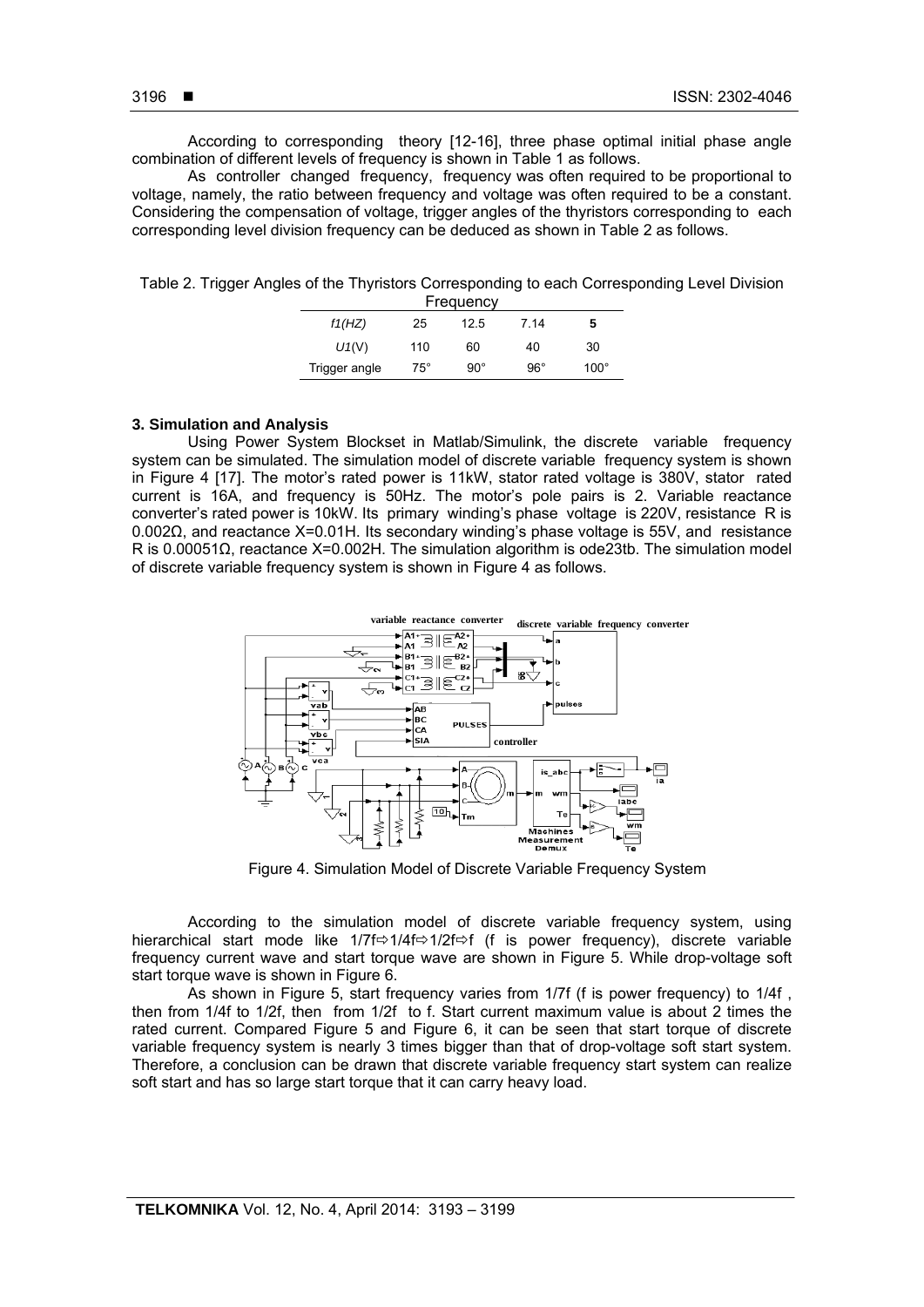

Figure 5. Simulation Wave of (a) discrete variable frequency current and (b) start torque



Figure 6. Simulation Wave of Drop-voltage Soft Start Torque

#### **4. Experiment**

Discrete variable frequency start system experiment was done based on the simulation of the system above. The start motor is Y90S-4 asynchronous motor whose rated power was 1.1 KW, stator rated voltage was 380V and stator rated current was 2.7A. Synchronous speed was 1500r/min. The rated start torque was 7N.M. Variable reactance converter's rated power was 11kW. Start mode adopted 5 levels start. The 5 levels were 1/10f, 1/7f, 1/4f, 1/2f and f. Start current wave of discrete variable frequency start system is shown in Figure 7.



Figure 7. Start current wave of discrete variable frequency start system

Figure 7(a) shows 5 levels start current clearly. The current frequency varies from 1/10f to 1/7f, then from 1/7f to 1/4f, then from 1/4f to 1/2f, finally from 1/2f to the power frequency f. From Figure 7(b), it can be seen that start current is about 2.5 times the rated current.

*A Kind of Discrete Variable Frequency Heavy-Load Soft Start System (Xiao Yi-ping)*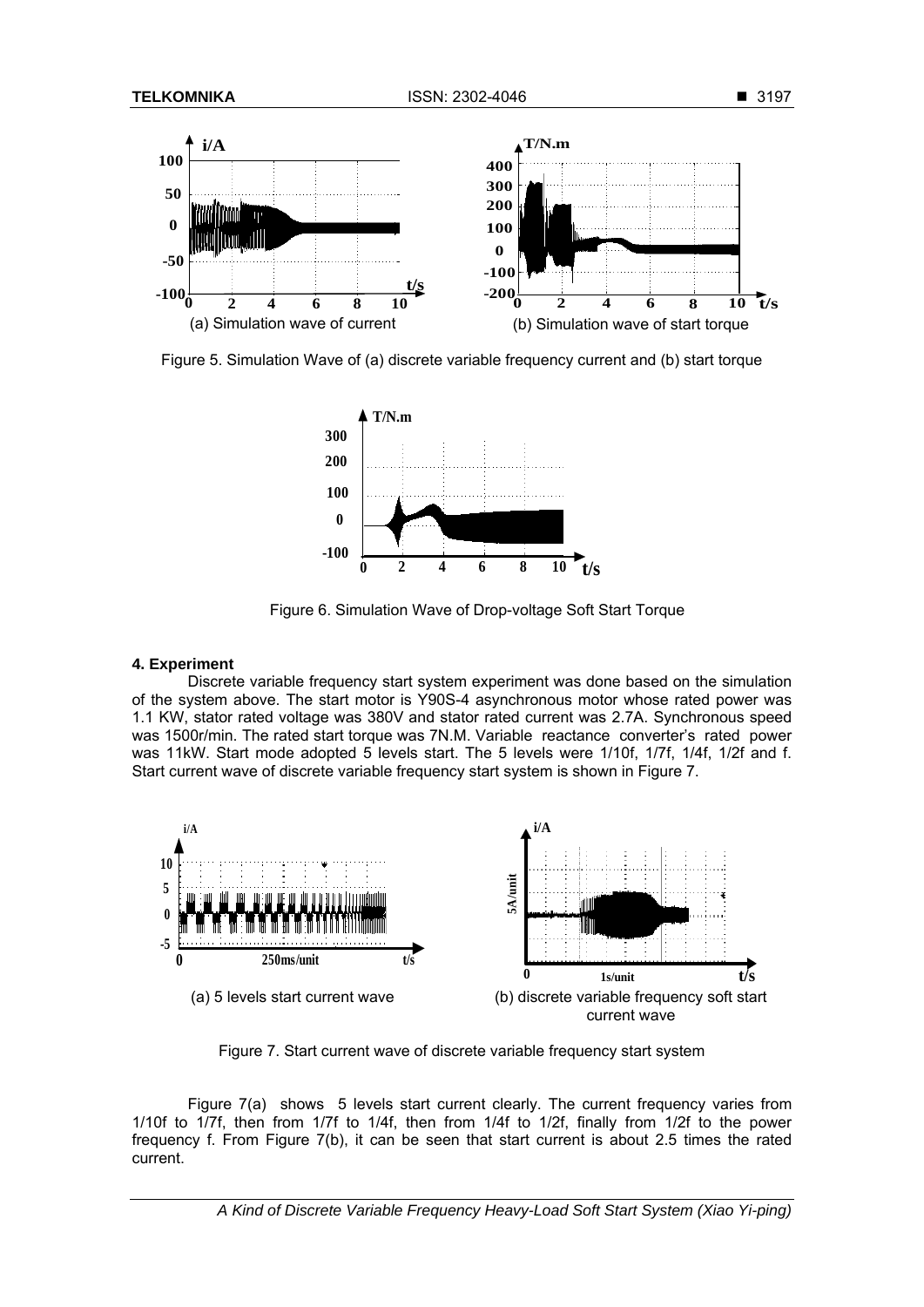Load was magnetic powder brake. The magnetic powder brake's maximum exciting current was 1.0A and its rated torque was 100N.M. The magnetic powder brake' torque was nearly proportional to the exciting current. Hence, controlling the brake's exciting current can control the load torque. The relationship between torque and exciting current is shown in Figure 8.



Figure 8. The Relationship between Torque and Exciting Current

Assuming that the magnetic powder brake's exciting current is  $I_{a}$ , motor stator current is  $\hat{I}_s$ , motor run current is  $\hat{I}_r$ . Measuring data of current is shown in Table 3.

Table 3. Measuring Data of Current (A)  $i_{s}$  (A)  $i_{r}$  (A) 0(No load)  $6.3 \rightarrow 2.04$  2.04 (A)  $i_a(A)$ 

0.1 7.0→2.65 2.65

According to Figure 7, it can be seen that when exciting current as 0.1, the load torque was about 7N.M, almost reaching motor rated torque. That is to say, the motor started with heavy load. According to the Table 3, the start current varied from 7.0A to 2.65A, its maximum value was merely about 2.6 times the rated current. This discrete variable frequency start system can start motor softly with heavy load.

## **5. Conclusion**

A discrete variable frequency start system was studied. It can realize discrete variable frequency soft start with heavy load. It controlled the stator start current by controlling the discrete variable frequency converter. By controlling the triggering time and triggering angle of thyristors in discrete variable frequency converter connected in series with the secondary side of variable reactance converter, the power frequency can be divided into different levels of frequency. Thus the frequency and amplitude of current in the primary side of the variable reactance converter can be changed, and the start torque of the motor would be raised. So, the discrete variable frequency start system can start motor softly with heavy load. In addition, the system could be more safety because it controlled motor in high voltage circuit by controlling discrete variable frequency converter in low voltage circuit.

## **References**

[1] Zenginobuz G, Cadirci I, Ermis M, Barlak C. Soft starting of large induction motors at constant current with minimized starting torque pulsations. *IEEE Transactions on Industry Applications.* 2001; 37(5): 1334–1347.

ֺ